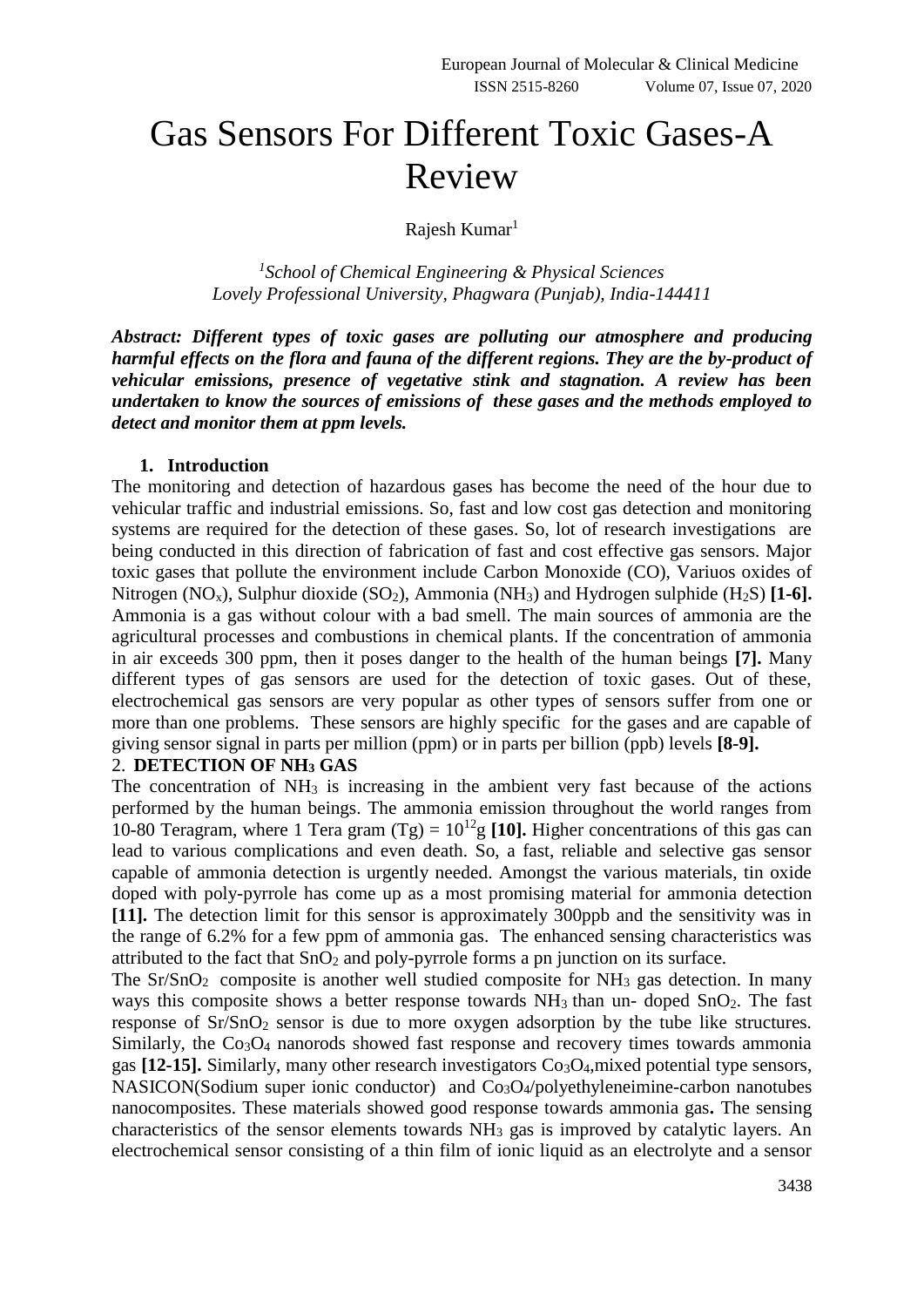is capable of detecting ammonia with concentration as low as 1ppm in air**[16-20].** Because of high aspect ratio, unique physical and chemical properties, Carbon nano tubes are also considered as candidates for the fabrication of sensors that work at room temperature. Conducting polymers can also be used for ammonia sensor at room temperature. For example, PANI/MWCNTS was used as an efficient ammonia gas sensor by various research investigators. In a nutshell, nano materials can be used as ammonia gas sensors because of their unique properties like high surface area and good reactivity **[21, 22].**

#### **3. Detection of NO<sup>x</sup> gases**

Oxides of Nitrogen are collectively called  $NO<sub>x</sub>$  gases. The major gases are NO and  $NO<sub>2</sub>$ ,which come in this category. These gases produce bad effects on the atmosphere. These gases degrade the ozone layer by reacting with it and is responsible for increasing the temperature of the globe. These gases also effect the respiration of the human beings **[23-, 24].** There is an urgent need to detect and monitor these gases , therefore the demand of gas sensing systems for these gases is rising. The electrochemical sensors are showing promise in the field of detection and monitoring of these gases. The primary requirement is that the gas sensors should be operating in the range of  $550-900^{\circ}$  cas these are mainly installed in monitoring the exhaust gases of the vehicles. Various methods have been employed by the research investigators for increasing the sensitivity of the gas sensors **[25-27].** 

### **4. Detection of H2S gas**

Hydrogen sulphide is a very toxic gas. It becomes fatal if inhaled more than the permissible limit and for longer duration of time. Various methods were employed for the fabrication of hydrogen sulphide gas sensors. These methods include solvent evaporation method, hydrothermal method etc. The nano-materials were used extensively for the detection of hydrogen sulphide by various research workers.

## **References**

**1.** E. Llobet, "Gas sensors using carbon nano materials-A review" Sens. Actuator B-Chem., Vol. 179, p.32-45, 2013

2. J. W. Fergus, "A review of electrolyte and electrode materials for high temperature electrochemical  $CO<sub>2</sub>$  and  $SO<sub>2</sub>$  gas sensors", Sens. Actuator B-Chem., Vol.134, p. 1034-1041,2008

3. K. Wetchakun, T. Samerjai, N. Tamaekong, C. Liewhiran, C. Siriwong, V. Kruefu, A.

Wisitsoraat, A. Tuantranont, and S. Phanichphant, "Semiconducting metal oxides as sensors for environmentally hazardous gases",Sens. Actuator B-Chem., Vol. 160, Issue 1, p. 580-591, 2011.

4. B. Timmer, W. Olthuis, and A. Van Den Berg, "Ammonia sensors and their applications-a review", Sens. Actuator B-Chem.,Vol. 107,p. 666-677,2005

5. B. Spilker, J. Randhahn, H. Grabow, H. Beikirch, and P. Jeroschewski, "New electrochemical sensor for the detection of hydrogen sulphide and other redox active species"

J. Electroanal. Chem., Vol. 612, Issue 1, p.121-130, January, 2008

6. N. Miura, Y. Yan, G. Lu, and N. Yamazoe, " Sensing characteristics and mechanisms of hydrogen sulphide sensor using stabilized zirconia and oxide sensing electrode" Sens. Actuator B-Chem., Vol. 34, p. 367-372, 1996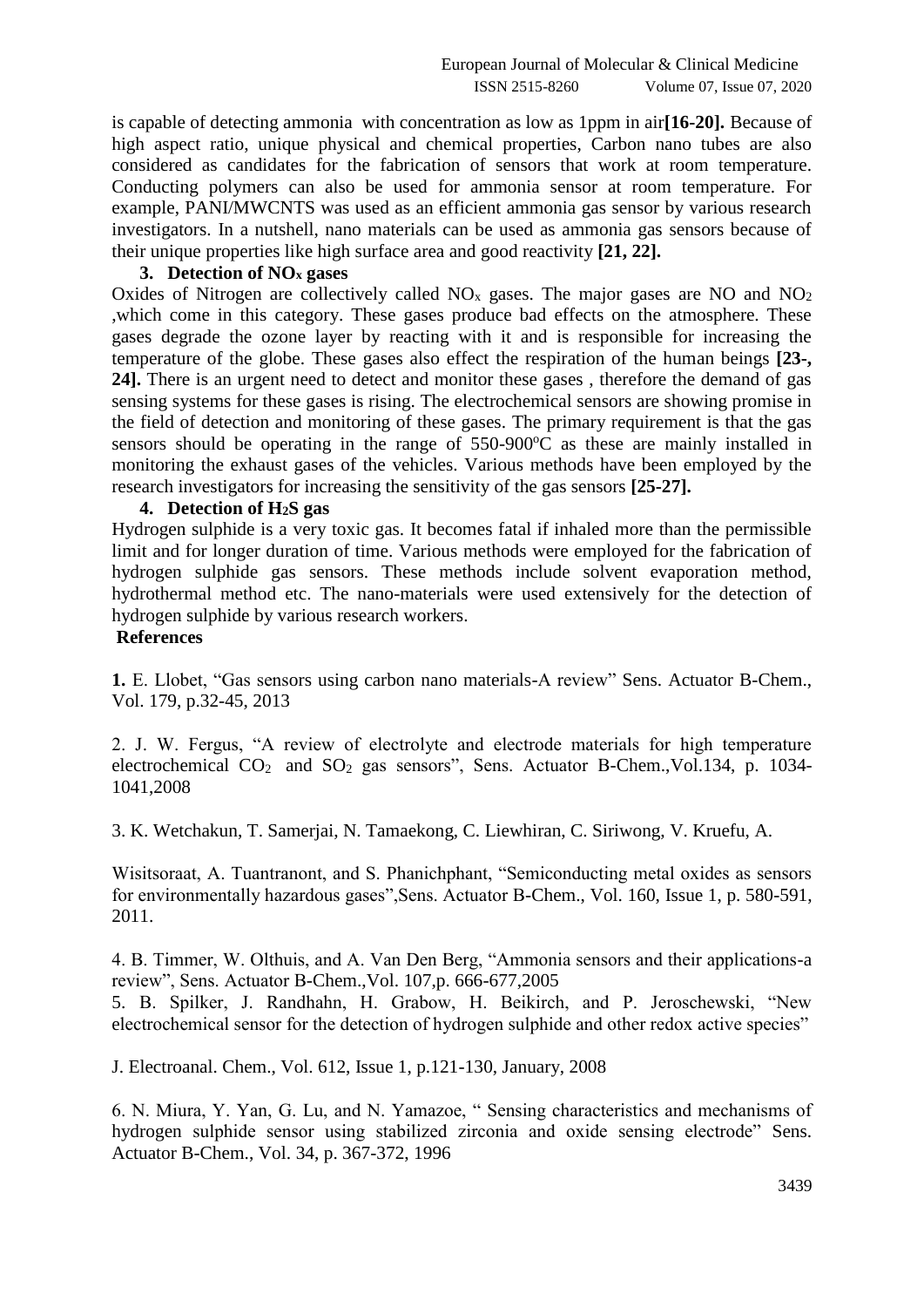7. P. Teerapanich, M. T. Z. Myint, C. M. Joseph, G. L. Hornyak, and J. Dutta, "Development and improvement of carbon nanotube –based ammonia gas sensors using ink-jet printed interdigitated electrodes". IEEE Trans. Nanotechnol*.,* Vol. 12, Issue 2, p.255-262, March,2013

8. E. Bakker and M. Telting-Diaz, "Electrochemical Sensors" Anal. Chem., Vol. 74, Issue 12, p. 2781-2800, May, 2002

9. G. Alberti, F. Cherubini, and R. Palombari, "Amperometric solid-sensor for NO and NO<sup>2</sup> based on protonic conduction" Sens. Actuator B-Chem., Vol. 37, Issue 3, p.131-134, December, 1996

10. R. B. McCulloch, G. S. Few, G. C. Murray, and V. P. Aneja, "Analysis of ammonia, ammonium aerosols and acid gases in the atmosphere at a commercial hog farm in eastern

North Carolina, USA", Environ. Pollut., Vol. 102 (1998) 263.

11. Y. Li, H. Ban, and M. Yang, "Highly sensitive NH<sup>3</sup> gas sensors based on novel polypyrrole- coated SnO<sup>2</sup> nanosheet nanocomposites" Sens. Actuator B-Chem., Vol. 224, p. 449-457, 2016.

12. J. Deng, R. Zhang, L. Wang, Z. Lou, and T. Zhang, "Enhanced sensing performance of the Co3O<sup>4</sup> hierarchical nanorods to NH<sup>3</sup> gas," Sensors and Actuators B: Chemical, vol. 209, pp. 449–455, 2015.

13. Gupta, V. K., Sethi, B., Upadhyay, N., Kumar, S., Singh, R., & Singh, L. P. (2011). Iron (III) selective electrode based on S-methyl N-(methylcarbamoyloxy) thioacetimidate as a sensing material. *Int. J. Electrochem. Sci*, *6*, 650-663.

14. Singh, A., Lin, Y., Obot, I. B., Ebenso, E. E., Ansari, K. R., & Quraishi, M. A. (2015). Corrosion mitigation of J55 steel in 3.5% NaCl solution by a macrocyclic inhibitor. *Applied Surface Science*, *356*, 341-347.

15. Mukherjee, R. (2020). Electrical, thermal and elastic properties of methylammonium lead bromide single crystal. Bulletin of Materials Science, *43*(1), 1-5.

16. Y. Lin, K. Kan, W. Song, G. Zhang, L. Dang, Y. Xie, P. Shen, L. Li, and K. Shi, "Controllable synthesis of Co3O4/poly-ethyleneimine-carbon nanotubes nanocomposites for CO and NH<sup>3</sup> gas sensing at room temperature" *J. AlloysCompd., Vol.* 639, p.187,2015.

17**.** D. Schonauer-Kamin, M. Fleischer, and R. Moos, "Half-cell potential analysis of an ammonia sensor with the electrochemical cell Au $|{\rm YSZ}|$ Au, V<sub>2</sub>O<sub>5</sub>-WO<sub>3</sub>-TiO<sub>2</sub><sup>"</sup> Sensors (Basel), Vol. 13, Issue 4, p.4760-4780, 2013

18. J.F.M. Oudenhoven, W. Knoben and R. Van Schaijk, Electrochemical detection of Ammonia using a thin ionic liquid films as the electrolyte"

Procedia Eng. Vol. 120, p. 983-986,2015

19. K. Murugappan, J. Lee, and D. S. Silvester, "Comparative study of screen printed electrodes for ammonia gas sensing in ionic liquids" Electrochem. Commun., Vol. 13, No. 12 p.1435-1438, 2011